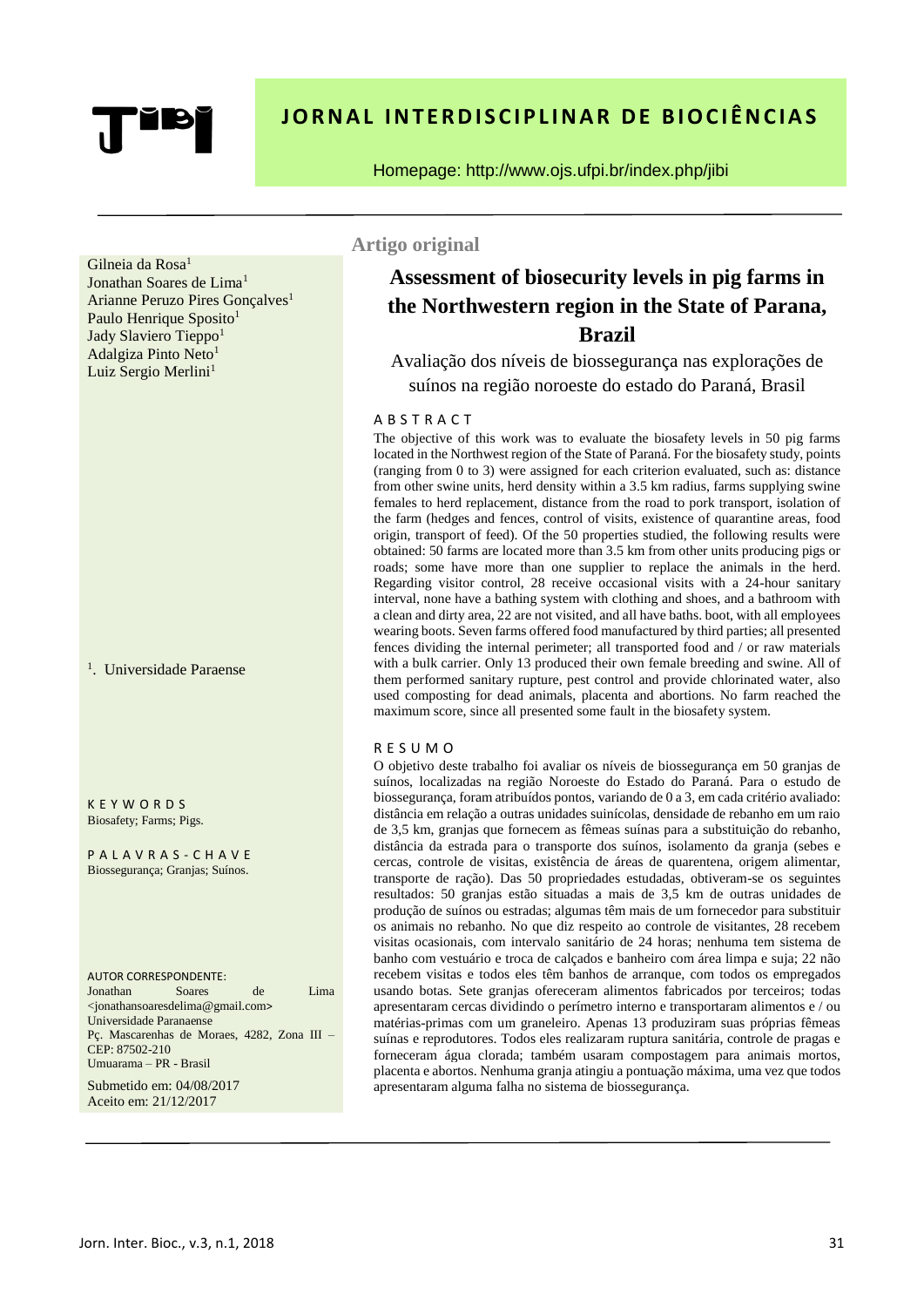#### **INTRODUCTION**

Biosecurity is a technical term establishing a set of handling practices and safety standards for living beings by protecting them against live organisms responsible for transmitting of acute and/or chronic diseases in a specific population (BORDIN et al., 2005). Therefore, biosecurity concern in pig farming is an eminent need in order to meet international demands, and also ensure both animal and human health (SOBESTIANSKY, 2002).

According to Santos (1999), biosecurity or biosafety is simply the set of programs and measures designed with the fundamental objective of significantly decreasing the unavoidable exposure of animals to infectious agents and natural predators.

Intensive pig farming has been challenged by a growing number of emerging or re-emerging infectious agents, whether bacterial or viral ones. As a consequence, the use of antibiotics and chemotherapeutic drugs has followed these changes. Even if such valuable pharmacological tools are able to correct deviations in the productive route, the existing zoo-technical potential is not fully achieved when there is a disease. In this sense, the productive sector has been increasingly more concerned in ensuring the health of the herds (HECK, 2005).

Amass (2004) suggests that another important step is the identification of the potential sources poising greater risk of introducing the agent to the herd. According to Morés et al., (2015), the main infectious agents that affect swine are: *Salmonella choleraesuis*, *S. Typhimurium*, *S. Panamá*, *Senftenberg*, *S. Derby* and *S. Mbandaka*, *Toxoplasma gondii*, *Escherichia coli* enterotoxigenic, Lawsonia *intracellulare*, *Brachyspira pilosicoli*, *Streptococcus suis*, *Mycoplasma hyopneumoniae*, *Actinobacillus pleuropneumoniae*, *Pasteurella multocida*, *Haemophilus parasuis*, influenza A vírus and circovírus type 2 (PCV2) and *Actinobacillus pleuropneumoniae*.

The aim of this research was to assess the biosecurity levels of 50 pig farms in the northwestern region in the state of Paraná, Brazil.

#### **MATERIAL AND METHODS**

The study was performed on 50 pig farms, located in the northwestern region in the state of Paraná between March and October 2013.

The sample size was calculated considering a 5% estimated prevalence and 95% confidence level, as recommended by Thrusfield (1986).

The farms were randomly selected; 30 farms working with a full cycle: pre-gestational (mating), gestational, maternity, crèche, re-breading and slaughtering; 15 only with slaughtering, and five with production of piglets.

In order to assess the biosecurity of the farms, a questionnaire containing 27 questions on biosecurity was applied in order to score the production unit, with three points for the safest characteristics, and zero for the most unsafe characteristics.

The biosecurity levels of the farms were checked by studying the vulnerability conditions for the entrance of pathogens in the farm.

#### **STATISTICAL ANALYSIS**

The statistical analysis performed was descriptive, represented by the MODA calculation, most frequent variable value. For each variable estimated, the MODA value was calculated according to Vieira (1980).

#### **RESULTS AND DISCUSSION**

From the 50 farms studied herein, presented scores differing from each other. Therefore, 12 farms were classified with grade three; 32 farms received grade two and six received grade zero.

From the surveyed farms, 17 are in less than 3.5 km from other farms and 11 are near the roads. The location of the farm might influence the occurrence of diseases, mainly the airborne ones. Therefore, it is recommended to assess the distance of the farm in relation to primary and secondary roads. When choosing a location to build high biosecurity farms, the activities developed in neighboring properties must be taken into consideration, as well as the pig density in the area, the size of the nearest pig farms, the temperature and humidity patterns in the region, the direction of predominant winds, the availability of water in appropriate amount and quality, and the amount of waste generated by the pig production system in the farm itself or in the neighborhood (SOBESTIANSKY, 2002).

All farms presented fences delimiting their external perimeter, so as to avoid the entrance of people, wild or domestic animals. A total of 31 farms were positioned at a minimum distance of 05 to 10 meters from the facilities; 19 presented employee houses within their perimeter.

The perimeter fences on the facilities must totally prevent the entrance of humans, wild and domestic animals. In the case of high biosecurity farms, they must protect even the area below the fence for at least 30 cm, thus avoiding the penetration of animals who excavate the earth on the bottom of the fence (SOBESTIANSKY, 2002).

The implementation of physical barriers (trees) is recommended around each nuclei. However, it is very important that such barrier be large enough to truly act as a barrier. That is, just a few lines of trees can hardly be considered an efficient barrier. A suggestion would be to plant a barrier of fast-growing trees (such as pinus or eucalyptus) with approximately 50 meters wide. The lines must not match so as to not allow the direct passage of wind between the trees.

Water is the only positive point in all farms, since all of them use chlorinated water from artisan wells. According to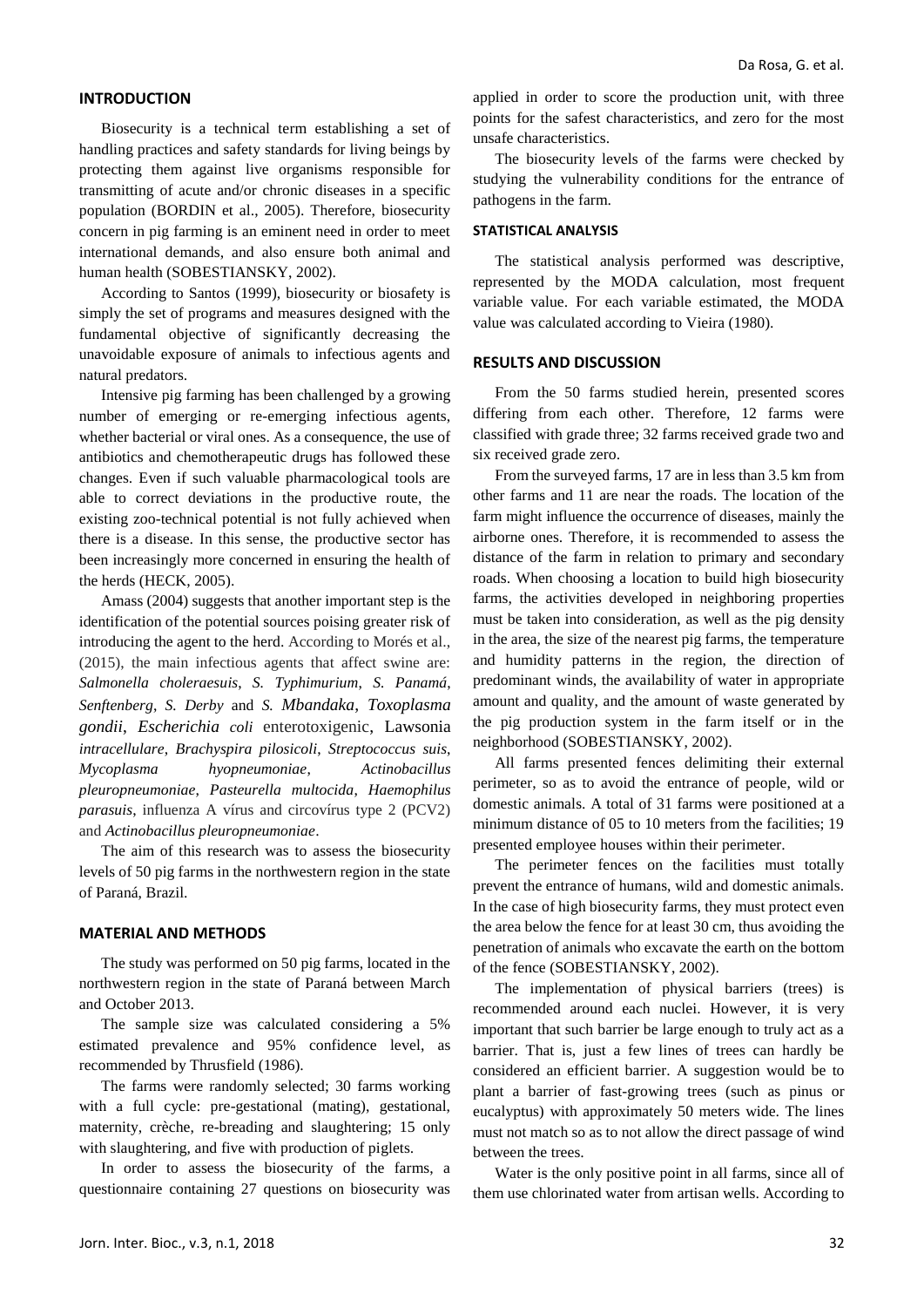| <b>Variables analyzed</b>             | <b>Criterion</b>                             | <b>Ratings</b> | Obtained on the farm |
|---------------------------------------|----------------------------------------------|----------------|----------------------|
| 1) Distance from other pig units      | Greater than 3.5 km                          | 3              |                      |
|                                       | Within 1 to 3 km                             | 2              |                      |
|                                       | From $500$ m to 1 km                         |                |                      |
|                                       | Less than 500 m                              | 0              |                      |
| 2) Density of herd within a radius of | 1 herd                                       | $\overline{2}$ |                      |
| 3.5 km                                | 2 to 3 herds                                 |                |                      |
|                                       | 4 or more herds                              | 0              |                      |
| 3) Farms supplier of swine females    | Own repositioning                            | 3              |                      |
| for replenishment of the stock        | 1 supplier                                   | 2              |                      |
|                                       | 2 suppliers                                  |                |                      |
|                                       | 3 or more suppliers                          | 0              |                      |
| 4) Distance from road transporting    | Greater than 500 m                           | 3              |                      |
| pigs                                  | 300 to 500 m                                 | 2              |                      |
|                                       | Less than 300 m                              | $\Omega$       |                      |
| 5) Quality of farm insulation -       | Fence interspersed with green belt           | 3              |                      |
| fencing                               | Only fence or green belt                     | $2 - 1$        |                      |
|                                       | No fences or green belt                      | $\Omega$       |                      |
| 6) Existence of quarantine            | Yes                                          | 3              |                      |
|                                       | Introduces pigs without quarantine period    | 0              |                      |
| 7) View control on the farm           | 72-hour sanitary vacuum, bathing system with | 3              |                      |
|                                       | changing of clothes and shoes                |                |                      |
|                                       | Toilet empty for 48 hours, bath system with  | 2              |                      |
|                                       | clothes and shoes change                     |                |                      |
|                                       | 24 hour sanitary empty, bathing system with  |                |                      |
|                                       | change of clothes and shoes                  |                |                      |
|                                       | Absence of empty sanitary, without bathing   | $\theta$       |                      |
|                                       | system with change of clothes and footwear   |                |                      |
| Total score obtained on the farm      |                                              |                |                      |

**Table 01**. Biosafety characteristics analyzed for the classification of properties with scores from 0 to 3.

Silveira et al. (1998), water can be considered one of the most important factors within an activity, whichever this activity may be. Its origin and qualities both in microbiological and chemical aspects, must be strictly obeyed. Semi-artisan wells or similar must be implemented in the project in order to meet the demands mentioned, as well as the qualitative factor, since the animals must have water not only with good quality, but in enough quantity throughout all seasons of the year.

According to Penz Júnior; Viola (1995), the water contamination risk is high, mainly superficial waters, which can be contaminated either directly (by contact with the animals) or indirectly (by the water flow originated from locations where the animals are maintained). The presence of fecal coliform in the water can be used as an indication of contamination by fecal matter, and the concentration of this indicator provides information on the contamination extension.

All farms had a cleaning and disinfection program for the facilities, which is one of the main aspects in the set of handling practices present in farms with efficient and profitable pig farming. In confined conditions, the frequency and severity of diseases are directly related to the level of environmental contamination and this, in turn, is related to the facility's handling system and the cleaning and disinfection program (SOBESTIANSKY et al., 1998).

According to Bordin e outros*,* (2005), the break period, which is the period between the exchange of batches, must

be used in order to reduce the amount of microorganisms. This period can range from seven to ten days; a shorter break than this might increase the possibilities of problems in the health of the following batch to be stored.

According to Sobestiansky e outros, (1998), the sanitary break is a complementary activity to disinfection, allowing the destruction of microorganisms not affected by it, but which have become more sensitive to the action of natural physical pressures. Moreover, the sanitary break allows the facilities to dry. Its efficiency is only possible if the area remains closed, not allowing the passage of animals or people. Only three farms stated that they did not have a seven-day sanitary break.

Among the farms studied, 25 allowed visits; in 38 the employees live outside the property. This jeopardizes the biosecurity of the farms, since the flow of people entering the production units is usually very high, and the organization of this activity constitutes an important biosecurity component. Despite the potential risk human beings represent to the transmission of pathogenic agents, there is little real evidence that this risk can be really translated into the transmission of diseases (AMASS et al., 2000).

Regarding the entrance of vehicles to the farm, 100% allowed the entrance for loading the animals and entrance of feed and/or raw material for manufacturing feed. According to Poumian (1995), all and any vehicle used for the transportation of animals, equipment and products from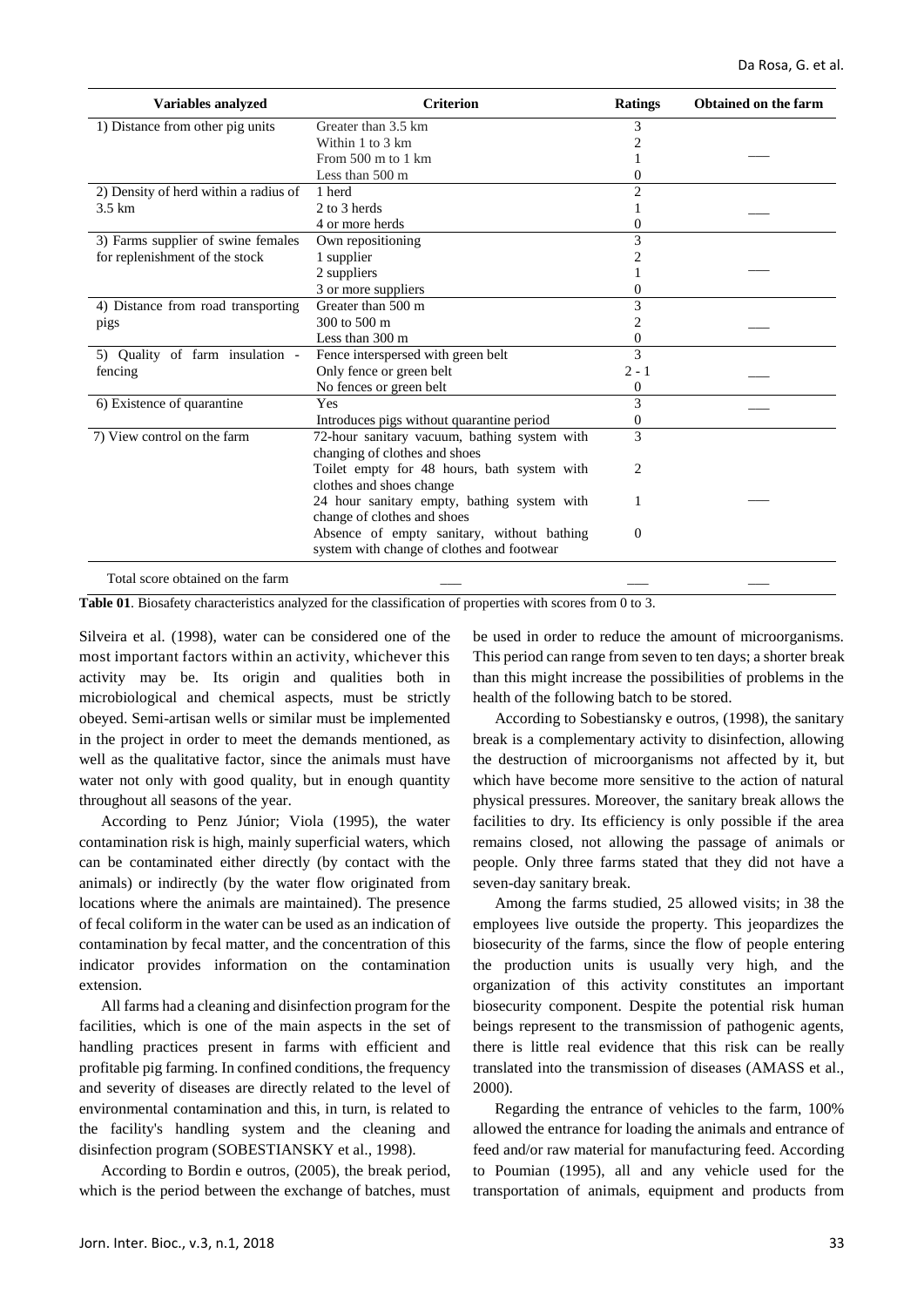animal origin, feed and waste must be considered high risk factors for the dissemination of diseases.

From the farms studied, 13 produce their own female swine and reproducers, and 32 acquire them from a single supplier, while five of them acquire them from more than one supplier. The choosing and acquisition of new animals is a very important factor in preventing diseases. The acquired animal can be a carrier for several diseases, without necessarily presenting any signs of being ill. The acquisition of animals from certified farms is recommended (ANDREOTTI; GUIMARÃES, 2003).

Regarding quarantine, 80% do not use it since they do not acquire animals from other farms; 20% acquire piglets from other producers, but do not quarantine them. According to Gomes (2007), quarantine is the isolation and concomitant observation of animals in a separate (isolated) facility, before introducing them into the destination herd. The aim is to protect the purchased herd against the introduction of new infectious agents that may cause economically significant diseases.

Feed may also be a source of transmission of diseases; therefore, it is important to check their origin, purity and nutritional value. Ready-made feed must not be stored for a period greater than four weeks, according to Ferreira (1993). Seven farms offered food manufactured by third parties.

Regarding the destination of dead animal carcasses, 100% of the farms use composting. The carcasses of dead animals are a source for the entrance of diseases in the farm. The exposure of these carcasses favors the incidence of vectors and provides an increase in the infections in the facilities (BORDIN et al., 2005).

From the 50 farms studied, 23 had control for flies and mosquitoes, which can act as vectors for virus, bacteria and fungi. In its routine on the farm, the fly alternates its presence preferably among dunghills, waste gutters and feed gutters, especially the most palatable ones. Virus such as vesicular stomatitis is transmitted to pigs from naturally infected mosquitoes.

All farms stated they perform constant control of domestic rodents (rats and mice), which is important to keep a good biosecurity level, since these animals represent important problems to pig farming, since they cause losses that include damages to the structure of the facilities and the water supply system, feed consumption, generation of feed palatability issues (due to contamination with urine or feces) and microbial contamination of pigs and the environment (SESTI, 2005).

According to Neto (1998), rodents are responsible for transmitting at least 32 diseases to humans and animals. Water disinfection systems using chemical products (i.e. chlorine), ultraviolet rays, or the addition of organic acids must be implemented in order to prevent the introduction of several pathogens through drinking water (*Pasteurella*, *Salmonella*).

The entrance of wild birds and animals searching for food was confirmed in seven pig farms, since none of them presented protection against birds. According to Neto (1998), pathogens present in the feet of birds and feces may contaminate feed and soil.

# **CONCLUSÃO**

None of the farms studied presented 100% security, which might jeopardize the safety of the herds. The farms with less technology in the breeding, and facilities that are not properly adapted to biosecurity are more vulnerable to the entrance of pathogens. Therefore, it is necessary to increase the epidemiological vigilance in these farms, with the main objective of protecting the health of the pig reproducing herds.

### **REFERÊNCIAS**

ANDREOTTI, M. O.; GUIMARÃES, E. B. Biosseguridade na produção de suínos. In: SIMPÓSIO SOBRE NUTRIÇÃO DE AVES E SUÍNOS, 1, 2003, Cascavel. **Anais...** Cascavel: [s. n], 2003. 12 p.

AMASS, S. F. et al. Investigation of people as mechanical vectors for porcine reproductive and respiratory syndrome virus. **Swine Health Production**. v. 8, n. 4, p. 161-166, 2000.

AMASS, S. F. Diagnosing disinfectant efficacy. **Journal Swine Health and Production***.* v. 12, n. 2, p. 82-83, 2004.

BORDIN, R. A. et al. Biosseguridade aplicada nas granjas de aves e suínos. **Revista de Ciências Veterinárias**. v. 3, p. 1-4, 2005. FERREIRA, M. G. **Produção de aves:** corte e postura. Guaíba: Agropecuária, 1993. 117 p.

GOMES, U. Programa de Biosseguridade: atualização, implementação e resultados práticos. In: SIMPÓSIO INTERNACIONAL DE PRODUÇÃO SUÍNA, 3, 2007, Águas de Lindóia. **Anais...** Águas de Lindóia: [s. n], 2007. p. 5-8.

HECK, A. Biosseguridade na suinocultura: aspectos práticos. In: SEMINÁRIO INTERNACIONAL DE AVES E SUÍNOS, 5, 2005, Florianópolis. **Anais...** Florianópolis: [s. n], 2005. p. 1-14.

MADEC, F. Biossecurity on pig units: a major issue for Herd Health Maintenance. In: CONGRESSO BRASILEIRO DE VETERINÁRIOS ESPECIALISTAS EM SUÍNOS, 10, 2001, Porto Alegre. **Anais...** Porto Alegre, 2001. p. 03-08.

MORÉS, M. A. Z. et al. Aspectos patológicos e microbiológicos das doenças respiratórias em suínos de terminação no Brasil. **Pesquisa Veterinária Brasileira**, v. 35, p. 725-733, 2015.

NETO, C. C. Controle de roedores. In: SOBESTIANSKY, J. WENTZ I.; SILVEIRA, P. R. S.; SESTI, L. A. C. **Suinocultura intensiva:** produção, manejo e saúde do rebanho. 2. ed. Brasília: Embrapa, 1998. p. 383-388

PENZ, J. R. A. M.; VIOLA, E. S. Potabilidade e exigências de água nas diferentes faixas etárias. In: CONGRESSO BRASILEIRO DE VETERINÁRIOS ESPECIALISTAS EM SUÍNOS, 7, 1995, Blumenau. **Anais...** Concórdia:[s.n], 1995. p. 57-67.